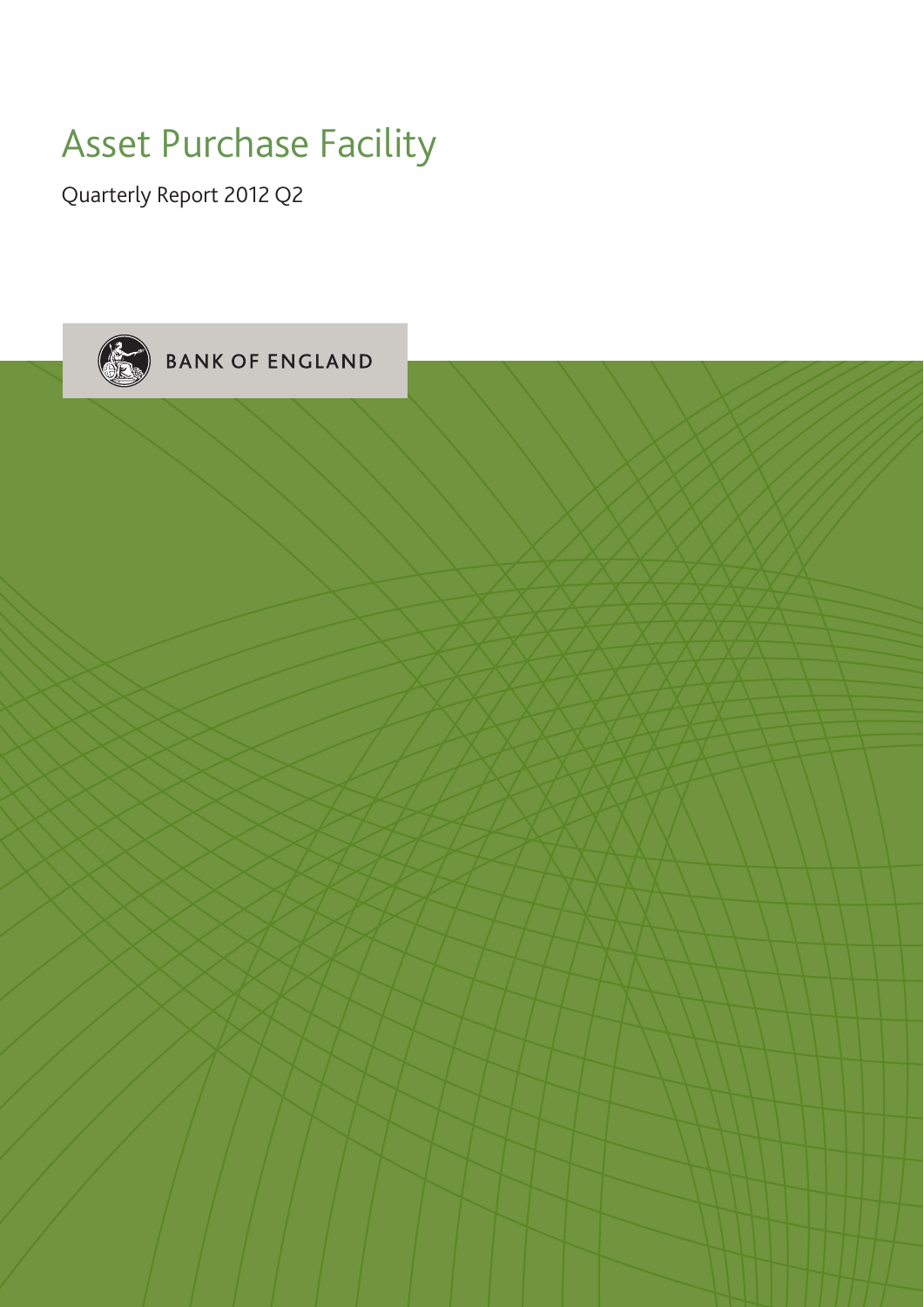

BANK OF ENGLAND

# Asset Purchase Facility

The Bank of England Asset Purchase Facility Fund was established as a subsidiary of the Bank of England on 30 January 2009, in order to fulfil the remit of the Chancellor of the Exchequer given to the Bank on 19 January 2009(1) and detailed in an exchange of letters with the Governor on 29 January 2009.(2) This remit was subsequently expanded to enable the Fund to be used as a monetary policy tool, at the request of the Monetary Policy Committee (MPC), as detailed in the exchange of letters on 17 February and 3 March 2009.(3)

The Governor noted in his letter of 29 January 2009, 'it is important that the Asset Purchase Facility (APF) is operated in an open and transparent manner. The Bank will publish a quarterly report on the transactions as part of the facility, shortly after the end of each quarter'. This report covers the three months to 30 June 2012. More information on the Committee's monetary policy decisions can be found in the *Inflation Report*.(4)

The Bank's Executive Directors for Markets and for Monetary Analysis and Statistics are Directors of the Fund. The Directors make recommendations on the assets to be purchased to the Governor, who decides after consulting with the two Deputy Governors. The Fund and the Bank are indemnified by the Treasury from any losses arising out of or in connection with the Facility.(5)

In line with the MPC's decision on 9 February 2012 in relation to the asset purchase programme, the APF was authorised to purchase £325 billion of high-quality assets financed by the creation of central bank reserves.(6) The APF first purchased gilts on 11 March 2009. All purchases of gilts have been financed by central bank reserves. The aim of these actions has been to boost the supply of money and credit in order to raise the rate of growth of nominal spending to a level consistent with meeting the inflation target in the medium term.

The APF continues to operate facilities for the purchase of private sector assets(7) through the Corporate Bond Secondary Market Scheme<sup>(8)</sup> and Secured Commercial Paper Facility,<sup>(9)</sup> with purchases currently financed by the issue of Treasury Bills and the Debt Management Office's (DMO) cash management operations. The Commercial Paper Facility(10) closed on 15 November 2011, reflecting improvements in the market since commercial paper was first purchased on 13 February 2009.

<sup>(1)</sup> The Chancellor's statement is available at www.hm-treasury.gov.uk/press\_05\_09.htm.

<sup>(2)</sup> The exchange of letters is available at www.hm-treasury.gov.uk/d/ck\_letter\_boe290109.pdf and www.bankofengland.co.uk/markets/Documents/apfgovletter090129.pdf.

<sup>(3)</sup> The exchange of letters is available at www.bankofengland.co.uk/monetarypolicy/Documents/pdf/govletter090305.pdf and www.hm-treasury.gov.uk/d/chxletter\_boe050309.pdf.

<sup>(4)</sup> The May *Inflation Report* is available at www.bankofengland.co.uk/publications/Documents/inflationreport/ir12may.pdf. (5) For more details see www.bankofengland.co.uk/publications/Documents/other/markets/apf/boeapfannualreport1207.pdf.

For more history of MPC asset purchase decisions, see www.bankofengland.co.uk/monetarypolicy/Documents/mpcvoting.xls.

<sup>(7)</sup> The rationale for corporate asset purchases is set out in a speech by Paul Fisher available at www.bankofengland.co.uk/publications/Documents/speeches/2010/speech423.pdf.

<sup>(8)</sup> For more details see www.bankofengland.co.uk/markets/Pages/apf/corporatebond/default.aspx.

<sup>(9)</sup> For more details see www.bankofengland.co.uk/markets/Pages/apf/securedcpf/default.aspx.

<sup>(10)</sup> For more details see www.bankofengland.co.uk/markets/Pages/apf/cp/default.aspx.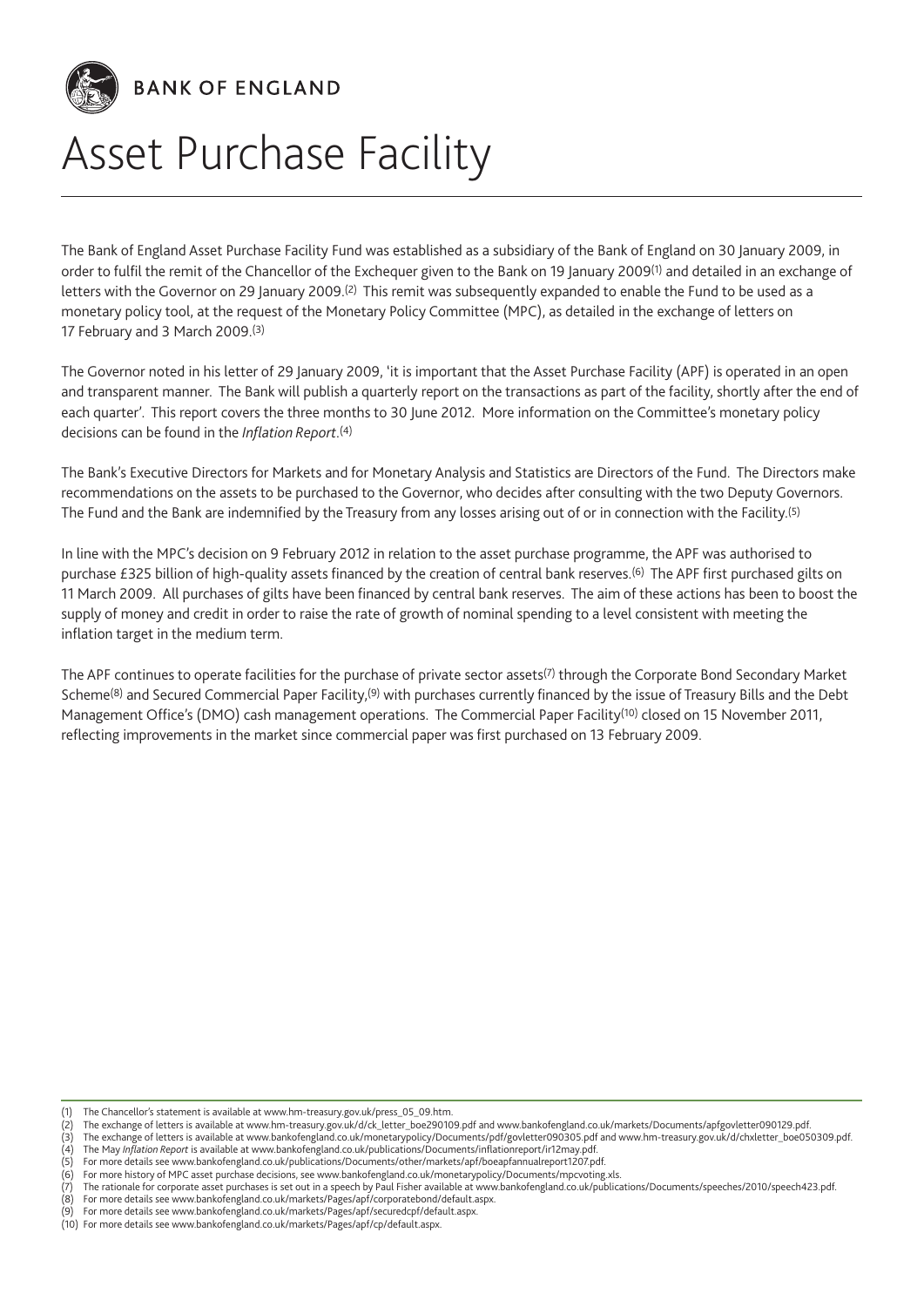## **Report for the quarter ended 30 June 2012**

### **Operations**

**Table A** below summarises the amount of assets that the Fund has purchased and sold in each week of 2012 Q2, ending Thursday, in each facility.(1) It also summarises the total amounts outstanding as at week ending 28 June 2012 (the last Thursday of the quarter). **Chart 1** shows the cumulative asset purchases by type between the establishment of the Fund and 28 June 2012. As of 28 June 2012 cumulative assets purchased net of sales and redemptions totalled £325 billion.

#### **Table A** APF transactions by type (£ millions)

| Week                                                          | Secured             | Gilts       | Corporate bond |     |                | Total <sup>(b)</sup> |
|---------------------------------------------------------------|---------------------|-------------|----------------|-----|----------------|----------------------|
| ending <sup>(a)</sup>                                         | commercial<br>paper |             | Purchases      |     | Sales          |                      |
| 2012 Q1(c)(d)                                                 | 0                   | 303,270     |                | 349 |                | 303,619              |
| 5 April 2012                                                  | 0                   | 4,500       | 0              |     | $\mathbf 0$    | 4,500                |
| 12 April 2012                                                 | $\Omega$            | 3,000       | 0              |     | $\Omega$       | 3,000                |
| 19 April 2012                                                 | $\Omega$            | 4,500       | $\Omega$       |     | 3              | 4,497                |
| 26 April 2012                                                 | $\Omega$            | 4,800       | $\mathbf 0$    |     | 12             | 4,788                |
| 3 May 2012                                                    | $\Omega$            | 4,685       | $\Omega$       |     | 18             | 4,667                |
| 10 May 2012                                                   | $\Omega$            | $\mathbf 0$ | $\mathbf 0$    |     | 22             | $-22$                |
| 17 May 2012                                                   | $\Omega$            | $\Omega$    | $\Omega$       |     | 16             | $-16$                |
| 24 May 2012                                                   | 0                   | 0           | 0              |     | $\overline{c}$ | $-2$                 |
| 31 May 2012                                                   | $\Omega$            | $\Omega$    | $\Omega$       |     | $\Omega$       | $\mathbf 0$          |
| 7 June 2012                                                   | $\Omega$            | $\Omega$    | $\overline{4}$ |     | 3              | $\mathbf{1}$         |
| 14 June 2012                                                  | 0                   | 0           | 0              |     | $\Omega$       | $\mathbf 0$          |
| 21 June 2012                                                  | $\Omega$            | $\Omega$    | $\Omega$       |     | 18             | $-18$                |
| 28 June 2012                                                  | $\Omega$            | $\mathbf 0$ | $\mathbf 0$    |     | 4              | $-4$                 |
| Total financed by a deposit<br>from the DMO <sup>(d)(e)</sup> | $\Omega$            |             |                | 59  |                | 59                   |
| Total financed by central<br>bank reserves(d)(e)              | 0                   | 324,753     |                | 181 |                | 324,934              |
| Total asset purchases<br>net of sales(d)(e)                   | 0                   | 324,753     |                | 240 |                | 324,993              |

Source: Bank of England.

(a) Week-ended amounts are for purchases in terms of the proceeds paid to counterparties, and for sales in ter<br>terms of the value at which the Bank initially purchased the securities. All amounts are on a trade-day basis,<br>

(b) Weekly values may not sum to totals due to rounding.<br>(c) 2012 Q1 measured as amount outstanding as at 29 March 2012.<br>(d) In terms of proceeds paid to counterparties less redemptions at initial purchase price on a settl

(e) Data may not sum due to assets maturing over the period.

On 9 February 2012, the MPC decided to increase the scale of the programme of asset purchases by £50 billion from £275 billion to £325 billion. On 12 April 2012, the Bank announced that, in light of ongoing sales of assets from the Asset Purchase Facility's corporate bond portfolio, originally financed by the issuance of central bank reserves, the size of the gilt purchase operations during April and early May would be adjusted to ensure that the MPC's target for cumulative asset purchases of £325 billion was met by its May meeting. Consequently, total gilt purchases between the February MPC meeting and the end of 2012 Q2 were £51.5 billion, rather than £50.0 billion.





(a) Data based on settled transactions.

## **Conditions in UK government and corporate debt markets**(2)

## UK government bond market

Financial market sentiment deteriorated markedly over the quarter reflecting concerns about several euro-area economies. Consistent with this deterioration in sentiment, nominal gilt yields fell in 2012 Q2. Yields were on average around 40 basis points lower than at the end of 2012 Q1, with the largest falls at medium to long maturities (**Chart 2**).

#### **Chart 2** UK nominal spot rates



Sources: Bloomberg and Bank calculations.

(1) The week ending day is set to Thursday as this is the day that the MPC's monetary policy decisions are announced.

www.bankofengland.co.uk/publications/Documents/quarterlybulletin/qb1202.pdf.

<sup>(2)</sup> More information on market conditions up to 31 May 2012 can be found in the *Quarterly Bulletin* at